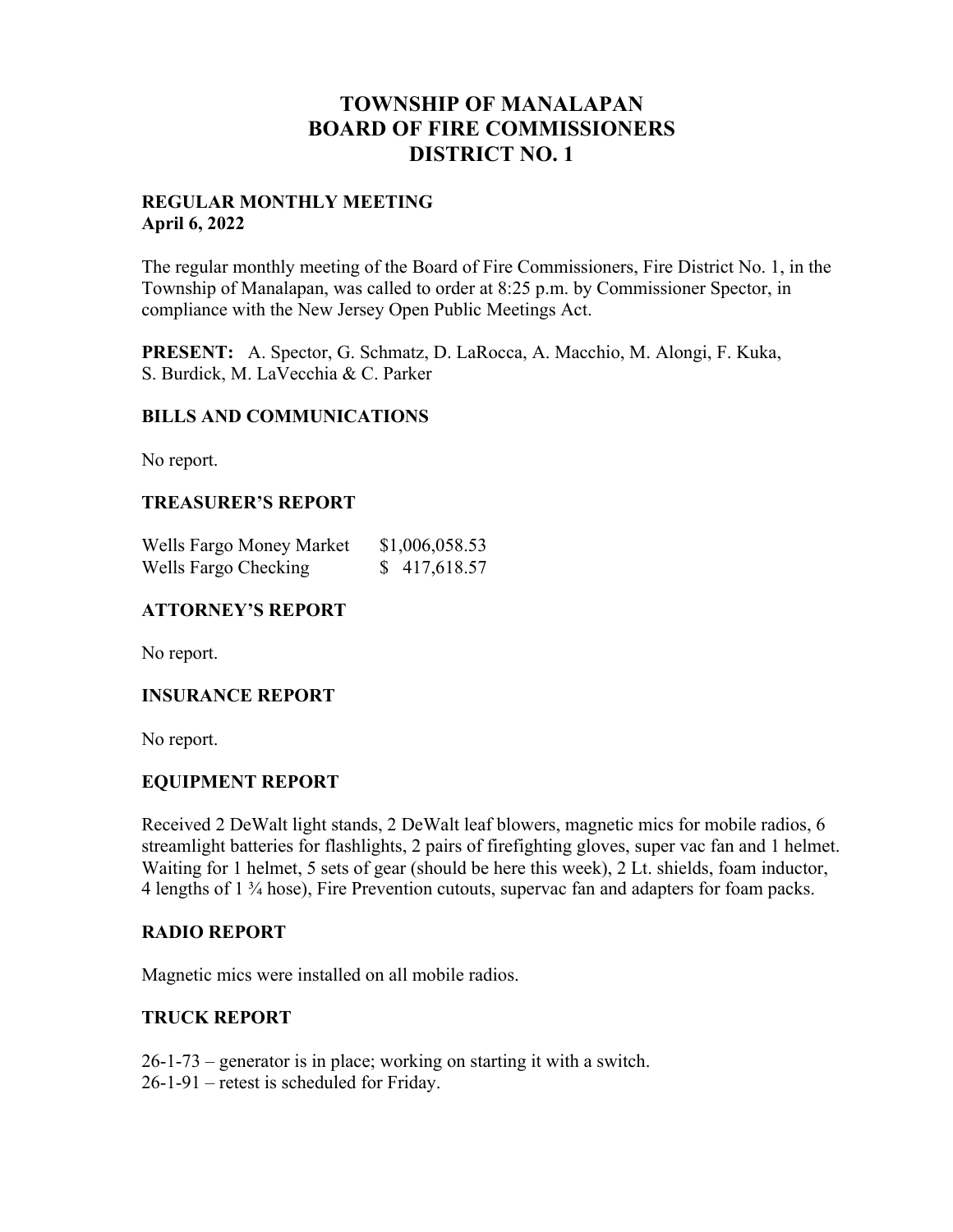### **CHIEF'S REPORT**

Gear sizing was conducted prior to the meeting.

Had the opportunity to demo the new Scott SCBA's; both with the AV3000HT mask and C5 masks as well as both regulators. The feedback is go with the AV3000HT's with traditional regulator.

Foam Pak training was conducted and have been placed into service.

Fire Rescue International in San Antonio, TX – August 24-26. Flights \$350 and rooms blocked.

Requesting to send 3 firefighters to Rehab Training on April 14th in Sea Bright – Schmatz, Nicosia & Wechsler and 2 DeWalt batteries.

### **MEMBERSHIP REPORT**

No report.

### **ASSOCIATION REPORT**

Television for Satellite came in and was installed. Lights on the ceiling in the Satellite are falling and need to be repaired. Commissioner Macchio received a quote for \$8,000 for the replacement railing in the atrium.

### **TRUSTEES' REPORT**

No report.

### **OLD BUSINESS**

See attached.

### **NEW BUSINESS**

Commissioner LaRocca made a motion to pay all vouchers; this was seconded by Commissioner Schmatz. All voted aye.

Commissioner LaRocca made a motion for \$150 to send Schmatz, Nicosia & Wechsler to Rehab Training in Sea Bright; this was seconded by Commissioner Spector. All voted aye.

Commissioner LaRocca made a motion for \$150 to purchase 2 DeWalt batteries; this was seconded by Commissioner Spector. All voted aye.

Commissioner Spector made a motion not to exceed \$700 to purchase brackets; this was seconded by Commissioner LaRocca. All voted aye.

Commissioner LaRocca made a motion for \$1,000 to hold the After the Fire presentation at Manalapan High School on June 6<sup>th</sup> at noon; this was seconded by Commissioner LaRocca. All voted aye.

Commissioner Spector made a motion for \$3,500 to line stripe the Main House parking lot; this was seconded by Commissioner Macchio. All voted aye.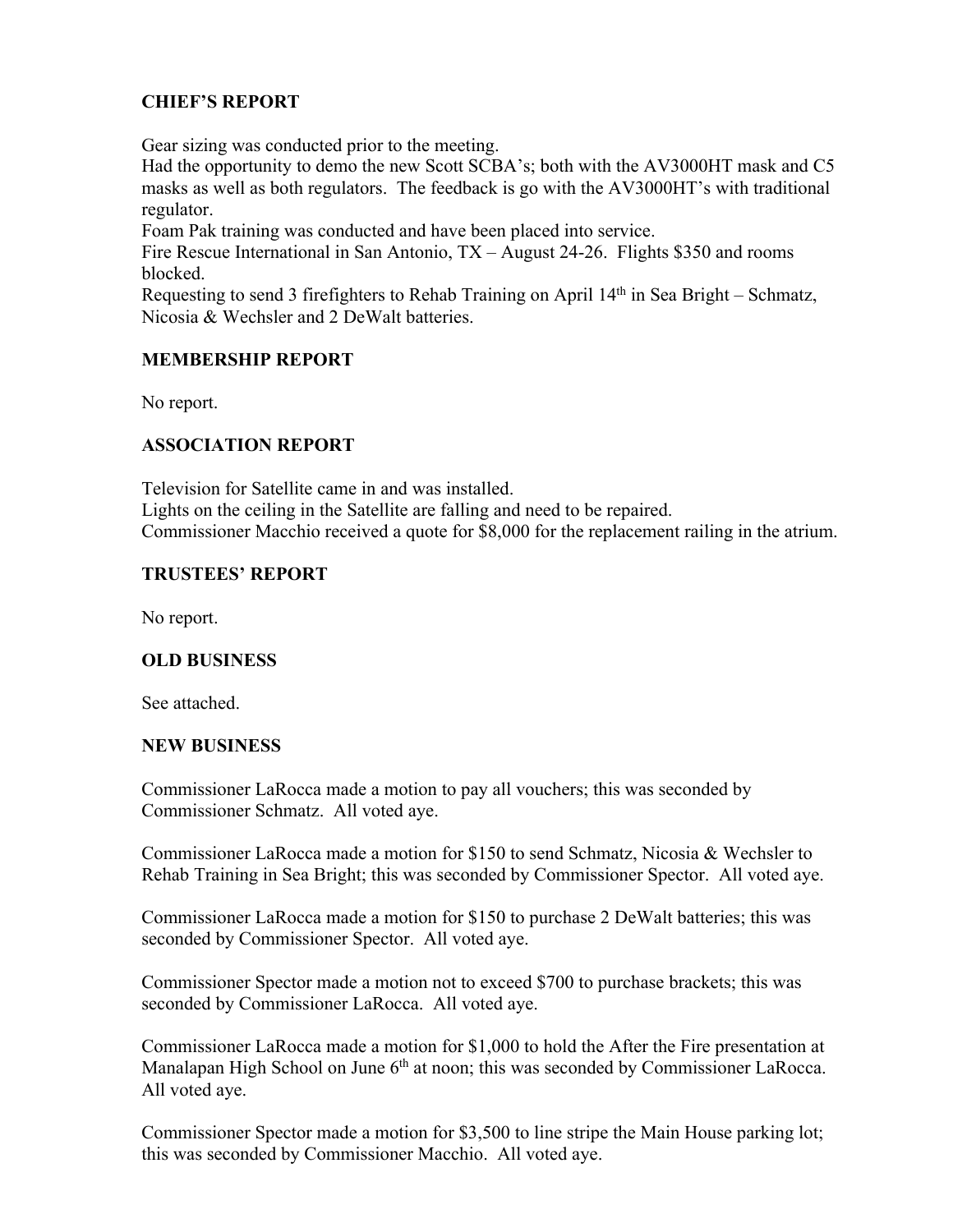Commissioner Schmatz made a motion for \$142,521.60 to purchase 12 Scott X8915025305304 Air-Pak X3 Pro SCBA and 18 Scott 200970-01 cylinder & valve from New Jersey Fire Equipment Co. – State Contract #17-FLEET-00819; this was seconded by Commissioner LaRocca. All voted aye.

Meeting opened to the public at 9:32 p.m.

A motion was made by Commissioner Spector to adjourn; it was seconded by Commissioner LaRocca and all voted aye.

Meeting adjourned at 9:34 p.m.

 Respectfully submitted, George Schmatz, Treasurer